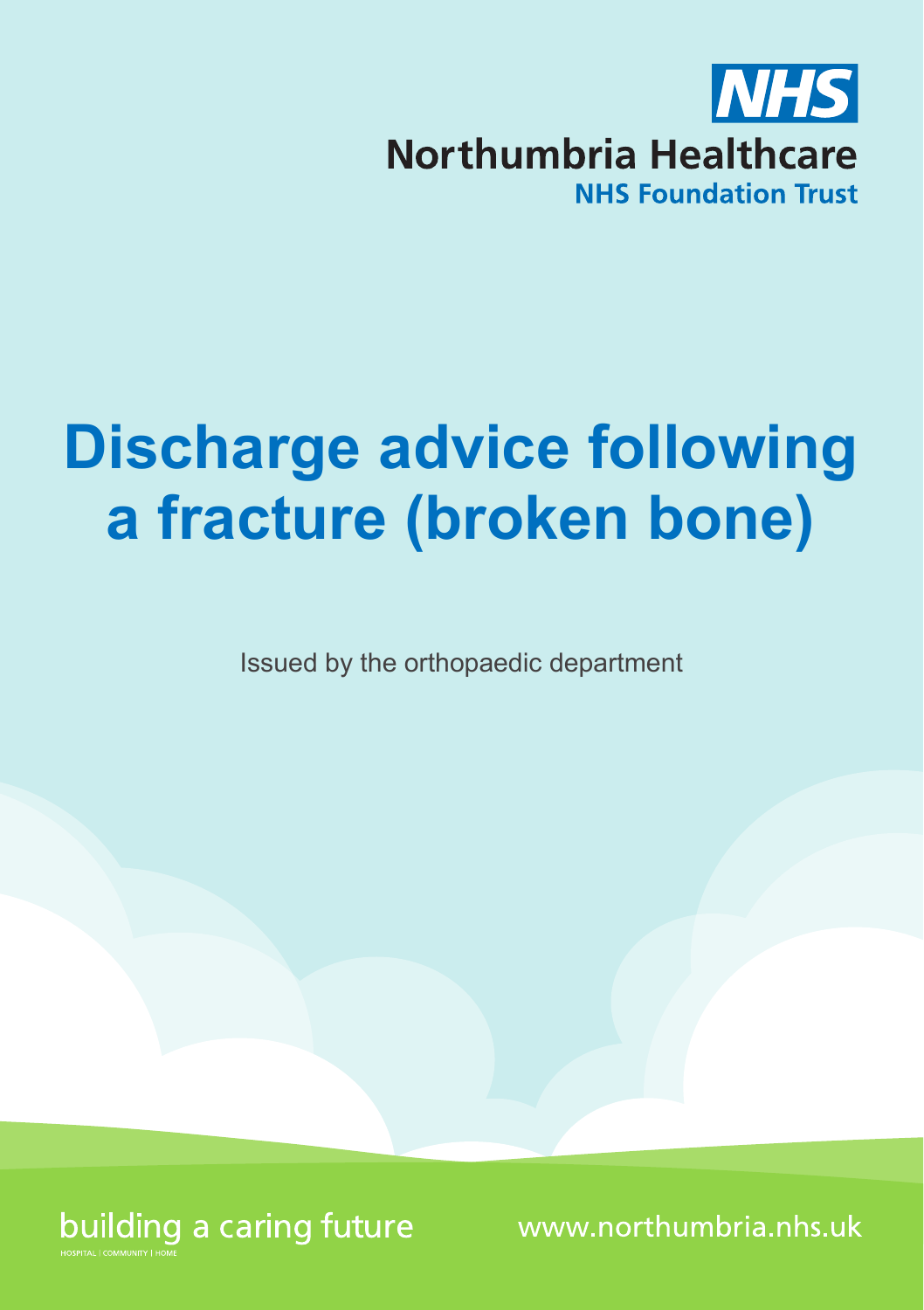Your injury has been assessed and treated by the urgent care / emergency department staff. They feel you may have sustained a fracture (broken bone).

# **What happens next?**

An orthopaedic trauma consultant (a doctor who specialises in fractures) will review your x-rays.

Many injuries heal well over time without any further treatment.

However, if further care is required or if we need to see you in fracture clinic, you will be contacted by phone or letter within the next five working days.

We suggest you take paracetamol and ibuprofen to help relieve your pain, if you can take them. If you need further advice about pain relief, ask your pharmacist.

# **How long will it take to heal?**

Most injuries heal without any problems - however it may take several months for your symptoms to settle completely.

Sometimes, the break may fail to heal and continue to be painful, even after several months. If this occurs, an operation may be needed to help heal the break.

If you are still experiencing a lot of pain after two months, please phone the helpline for further advice.

We wish you a speedy recovery.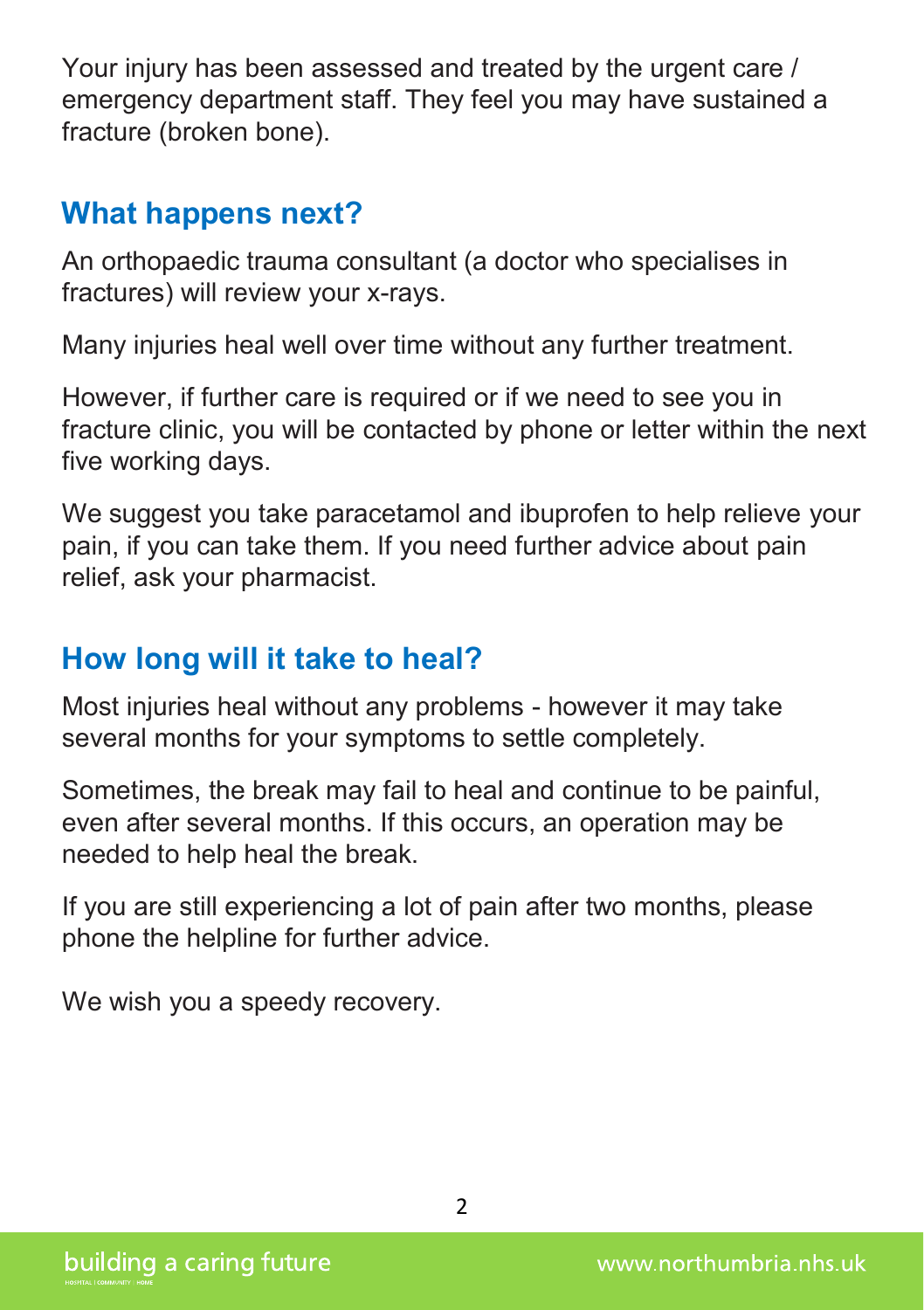#### If you have any worries or concerns, please contact us on the helpline:

**Monday - Friday, 9am - 3:30pm 01670 529431**

**After hours and weekends, if you need urgent advice contact:**

| <b>Wansbeck General Hospital</b>                                | 01670 529884 |
|-----------------------------------------------------------------|--------------|
| <b>North Tyneside Hospital</b>                                  | 0191 2932515 |
| <b>Northumbria Specialist</b><br><b>Emergency Care Hospital</b> | 0191 6072100 |